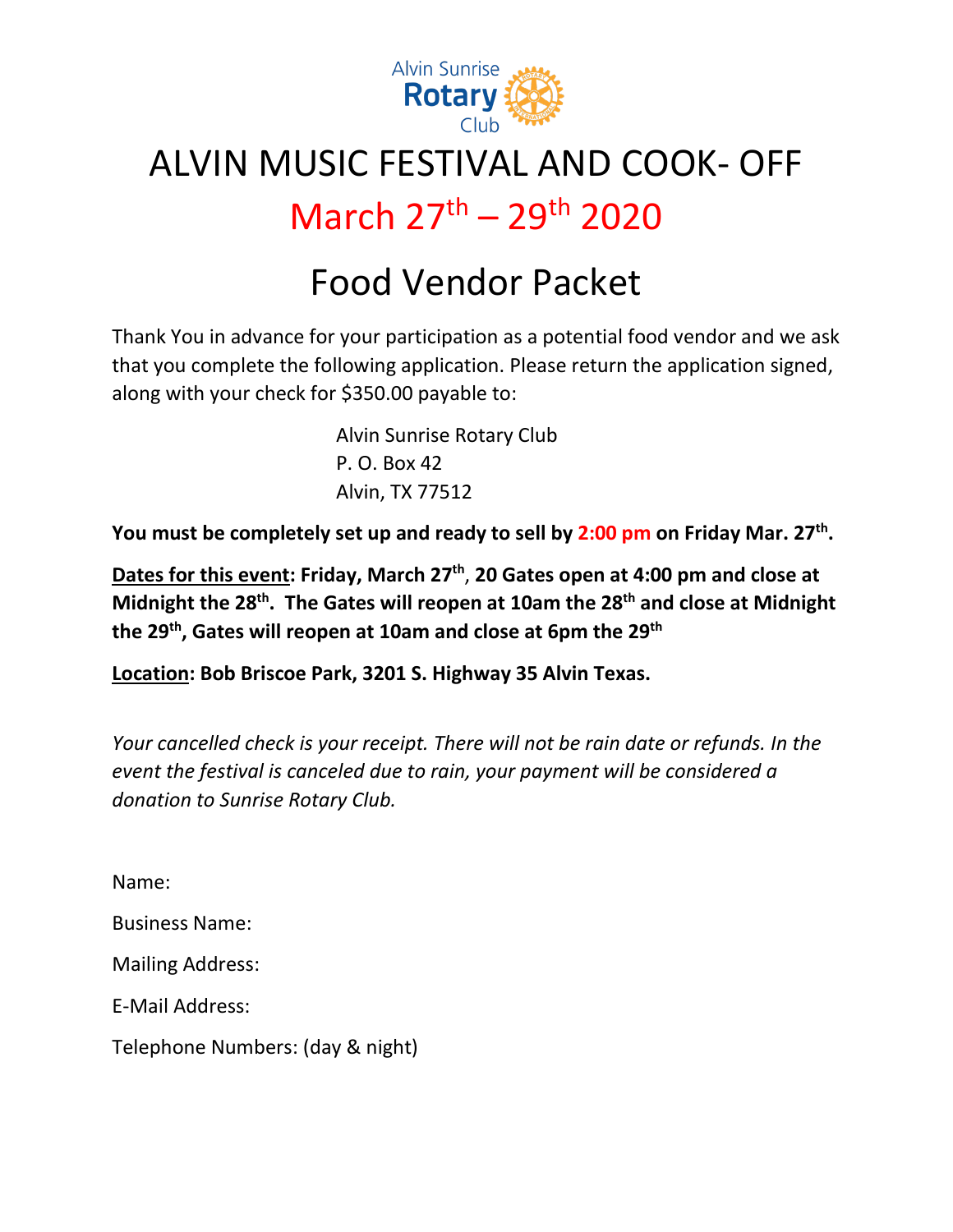

Please give a brief description of what you will be selling.

Rules:

- No alcohol can be sold. You can sell tea, lemonade, Coke etc.
- You will need to obtain a food permit from the City of Alvin. We have attached one for your convenience.
- You are responsible for getting the permit to city.
- City Permits Inspections are from 2pm to 4pm the Friday of the event. If you miss this then you will not be able to participate.
- There **MUST BE SOMEONE AT YOUR VENDOR SPACE AT ALL TIMES**. You cannot pack up and leave prior to 6pm Sunday March 29th .
- Mail your application and payment to the P.O. Box above and email a list of what you plan to sell to Chris Vaughn chris@listwithvaughn.com
- Power is available if told in advance what is needed.
- Each Vendor will receive 2 wristbands for the event
- Ice is available for purchase

For more information please contact Chris Vaughn 832-802-4700 or visit www.alvinmusicfestival.com

Alvin Sunrise Rotary Foundation

PO Box 42 Alvin, Texas 77512 / alvinmusicfestival.com

281.331.3172 / alvinmusicfest@gmail.com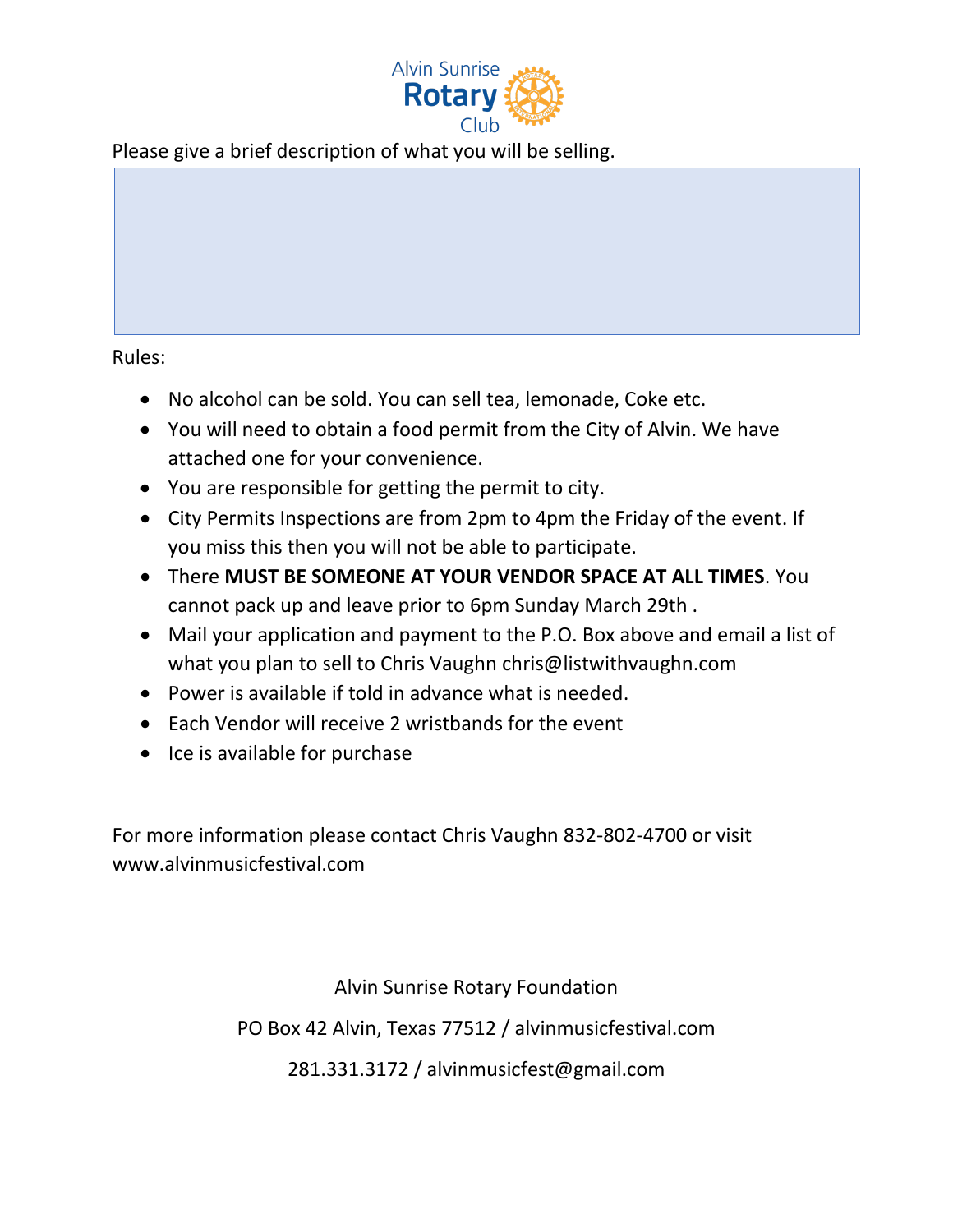| Permit Fee:<br>\$50.00               | Approved by/Date:                                                                                                                                    |                                     |            | Permit#                                 |                                                            |
|--------------------------------------|------------------------------------------------------------------------------------------------------------------------------------------------------|-------------------------------------|------------|-----------------------------------------|------------------------------------------------------------|
|                                      | <b>Health Permit Application - City of Alvin Health Department</b><br>1100 West Highway 6 · Alvin, Texas 77511 · (281) 388-4353 · Fax (281) 331-7516 | <b>Temporary Food Establishment</b> |            |                                         |                                                            |
| <b>Event Name:</b>                   |                                                                                                                                                      | Sponsor/Organizer:                  |            | the state of the company of the company |                                                            |
| $Date(s)$ of Event:                  | From $T_0$ and $T_0$                                                                                                                                 | Hours of Operation: From To         |            |                                         |                                                            |
| Location of Event:                   |                                                                                                                                                      |                                     |            |                                         |                                                            |
| Business Name (DBA):                 | <u> 1989 - Jan Harrison Miller, 1988 - Jan Harr</u>                                                                                                  |                                     |            |                                         |                                                            |
| Name of Applicant:                   | <u> 1988 - Januar Bengging III ay atawa</u>                                                                                                          |                                     |            |                                         |                                                            |
| <b>Applicant's Address:</b>          | n en en la provincia de la provincia de la provincia de la provincia de la provincia de la provincia de la pro                                       |                                     | Phone#     |                                         | <u> 1989 - Johann John Stein, fransk politik (d. 1989)</u> |
|                                      | <b>The Committee Committee Committee Committee Committee Committee Committee Committee</b>                                                           |                                     | $Cell$ #   |                                         | the contract of the contract of the contract of            |
| Applicant's DL #:                    | <u> 1989 - Francis Hermann, Amerikaansk politike</u> r                                                                                               |                                     | DL State:  |                                         |                                                            |
| Email Address:                       | The company of the company of the company of the company of the company of the company of the company of                                             |                                     |            |                                         |                                                            |
| If Yes, provide names and addresses: | Do you operate Food Establishments at other locations?                                                                                               |                                     | <b>Yes</b> | (Circle One)                            | No                                                         |

| <b>Food Items to</b><br>be Served | Source/Vender/<br>Location of<br><b>Purchase</b> | Place of<br>Preparation | Transporting/<br>cold holding<br><b>facilities</b> | Cooking<br><b>Equipment</b> | <b>Hot Holding Facilities</b> |
|-----------------------------------|--------------------------------------------------|-------------------------|----------------------------------------------------|-----------------------------|-------------------------------|
|                                   |                                                  |                         |                                                    |                             |                               |
|                                   |                                                  |                         |                                                    |                             |                               |
|                                   |                                                  |                         |                                                    |                             |                               |
| $\mathcal{L}$                     |                                                  |                         |                                                    |                             |                               |
|                                   |                                                  |                         |                                                    |                             |                               |
|                                   |                                                  |                         |                                                    |                             |                               |
|                                   |                                                  |                         |                                                    |                             |                               |

The information provided on this application is accurate. This establishment agrees to comply with the Codes adopted by the City of Alvin and is aware of the right to access to the Regulatory Authority as specified within the Health Codes. I understand that non-compliance may result in immediate closing of the food establishment. This permit is limited to the foods listed above and valid only for the dates of the event. MUST BE SUBMITTED SEVEN (7) DAYS BEFORE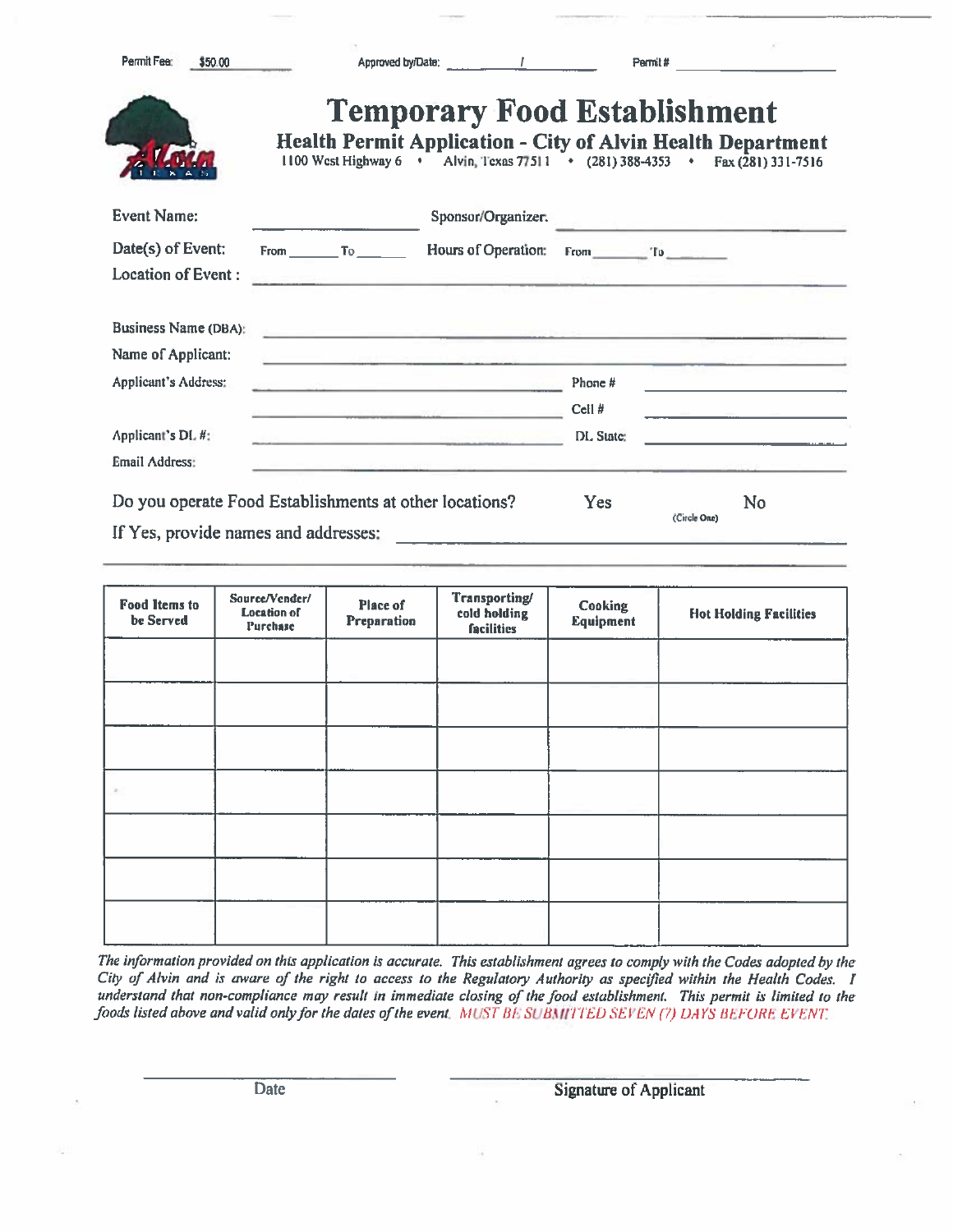## **Temporary Food Establishment Guidelines**

GENERAL - Temporary Food Service Establishments shall comply with State and City rules. The regulatory authority may impose additional requirements to protect against health hazards, and may prohibit the sale of all potentially hazardous foods. Food served to the public may not be prepared in a private residence.

TEMPERATURE - Cold Foods must be kept below 41°F, and Hot Foods must be kept above 135° F. Thermometers must be provided to take temperatures of hot and cold foods (at all times including transfer.)

OUT OF TEMPERATURE FOOD - Any food held out of temperature must be labeled with the exact date and time that the food is removed from hot/cold storage. All food that remains out of temperature for greater than four (4) hours must be destroyed.

ICE - Ice that is used for storage of food and/or drinks may not be used for consumption.

CLEANING - Equipment and the general area shall be kept clean at all times.

FOOD PREPARATION AREA - Food service workers must wear hair restraints in food preparation area. Food must be protected during storage, display and cooking.

WAREWASHING - Three containers for washing, rinsing and sanitizing food preparation equipment such as cooking utensils, pots and pans shall be provided.

SINGLE-SERVICE ARTICLES - Only single-service tableware shall be provided to the consumer.

WATER - Enough potable water shall be available in the establishment for food preparation, for cleaning and sanitizing utensils and equipment and for hand washing.

WET STORAGE - The storage of packaged food in contact with water or un-drained ice is prohibited. Wrapped sandwiches shall not be stored in direct contact with ice.

WASTE - A large covered container shall be provided to store wastewater until final disposal. All sewage, including liquid waste, shall be disposed of according to law.

HANDWASHING - A hand washing facility shall be available for employees that consists of warm water, soap, and disposable paper towels. Gloves must be worn for handling and preparation of ready-to-eat foods.

STANDS OR BOOTHS -All food and supplies must be stored off of the floor. It is recommended that all booths be enclosed and covered with wood, canvas, or other materials that protect the interior of the establishment from the weather.

GARBAGE - All establishments must have a garbage container.

The following items must be on site:

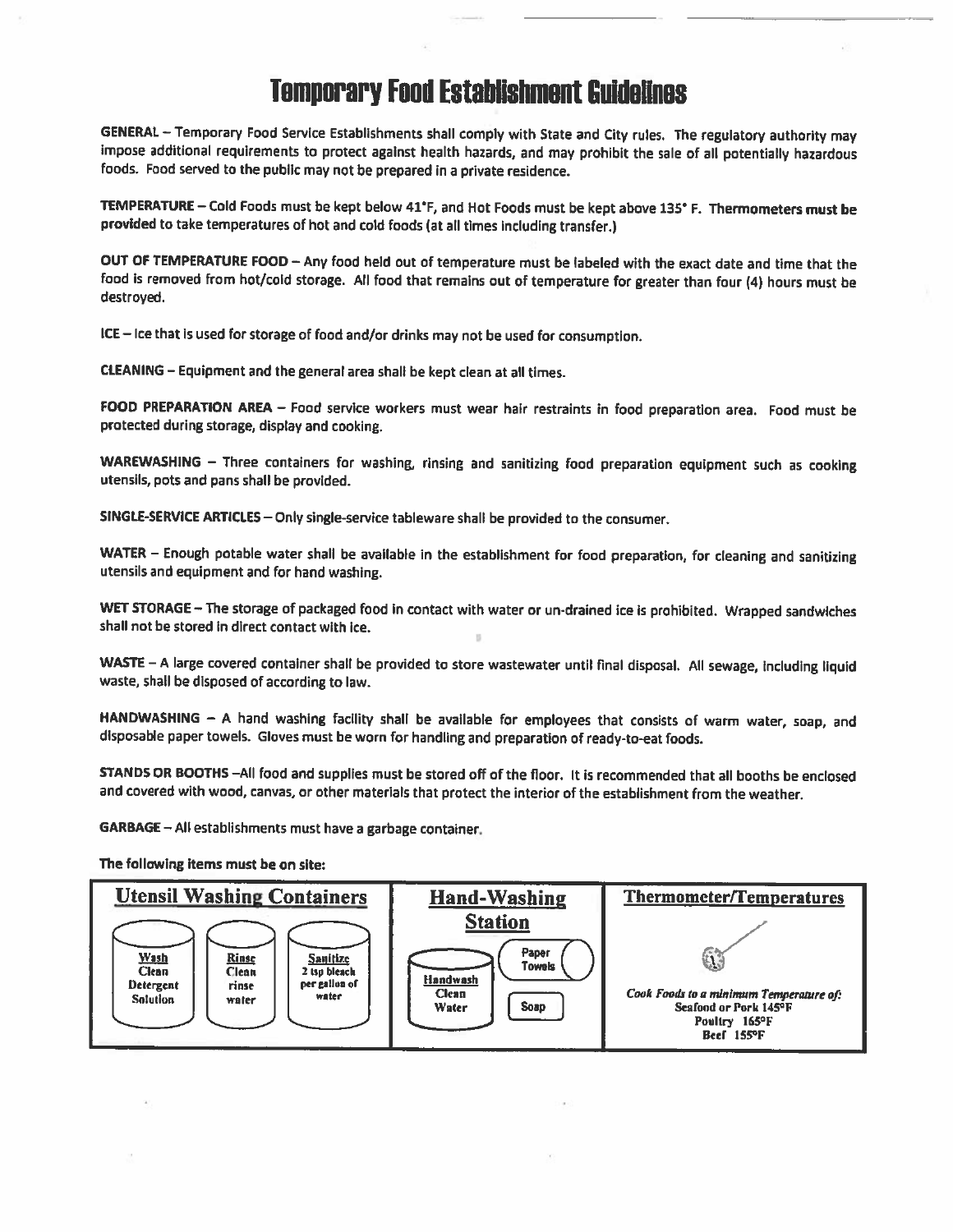

## **City of Alvin Mobile Food Vendor and Special Event Fire Prevention Checklist**

#### **Extinguisher Requirements**

All cooking vendors are required to have at least one extinguisher.

At least one class ABC extinguisher with a minimum of a 4A40BC rating. (5#)

- Visible current inspection (date on tag or date of MFG less than one year)
- Fully Charged (gauge indicates full)
- Located within 30 feet of commercial type cooking equipment.

Does your cooking operation produce grease-laden vapors? (grills, fryers) If so, in addition to the portable extinguisher listed above your operation requires.

Class K rated portable extinguisher.

- Visible Current inspection (date on tag or date of MFG less than one year)
- Fully Charged (gauge indicates full)
- Located within 30 feet of commercial type cooking equipment.





Does your cooking operation produce grease-laden vapors required to be exhausted through a commercial kitchen exhaust hood and duct system?

If so, in addition to the portable extinguishers listed above your operation requires; Commercial kitchen exhaust hood and duct system with an automatic fire extinguishing system. (Class I hood with fixed suppression system)

Visible Current inspection (date on tag or date of MFG less than six months)

#### **Compressed Gas**

LP/Propane cylinders are properly secured and remain secured by one of the following methods, unless actively being refilled;

- Nested and secured by one or more restraints.  $\bullet$
- Secured by one or more restraints to a fixed object.
- ... Minimum of 10-foot clearance from any trash or combustible material.
- Not kept in passenger area of vehicle

#### **Egress and Emergency Access**

The placement of the concession operation must not interfere with fire lane, fire break, fire hydrant, or exit access of any proximate structures.

#### **Tents**

All tents shall be tied down and secure to the ground. Tents greater than 700 square feet require a separate permit from the fire marshal. Tents greater than 700 square feet shall be flame retardant and have a 5# fire extinguisher.

#### **Generators**

Generators shall be 10 feet from any tent or structure and shall have their own 5# fire extinguisher.